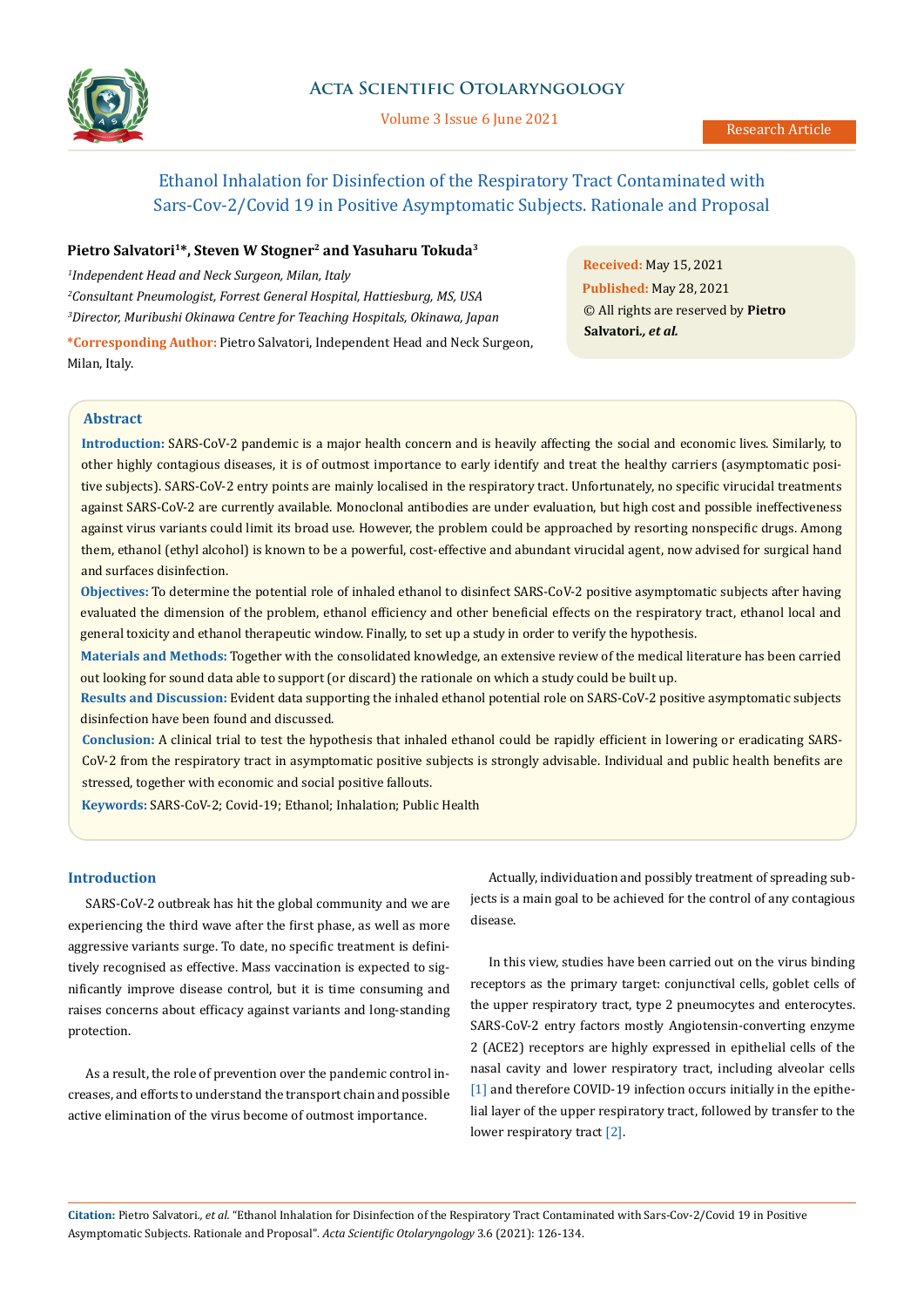#### **Ethanol Inhalation for Disinfection of the Respiratory Tract Contaminated with Sars-Cov-2/Covid 19 in Positive Asymptomatic Subjects. Rationale and Proposal**

A measure of the effectiveness of containment can be derived from a recent study [3] conducted on the population of Wuhan (around 10,000,000 people), which shows that after containment, the rate of symptomatic positives was lowered to 0.00303%. A large number of these infected subjects do not progress to any clinical form of disease: they are the so-called "asymptomatic positives" (healthy carriers?). Their role in the spread of an epidemic is well known. In a student population, Nelson., *et al*. [4] recently found that contacts of subjects who tested positive were back positive at a rate of 10.4% and 4.8% after 3 and 9 days, respectively. More recently, Atripaldi., *et al*. [5] found that asymptomatic cases carried a marked SARS-CoV-2 viral load, thus highlighting the role of asymptomatic (and pre-symptomatic) subjects in the spread of the epidemic.

To date, there are not certain criteria that allow to individuate the asymptomatic subjects who in turn will infect other subjects, then all of them should be considered suitable to undergo disinfection.

Therefore, there is great interest in early identification and possibly treatment of asymptomatic positive subjects. The objective is to interrupt the chain of contagion, to shorten or even eliminate the duration of confinement (with the associated economic, social and emotional costs) and to quickly reintegrate healthy carriers into society. Undeniably, the only option available to asymptomatic positive subjects at present is the 14-day quarantine. From Liu., *et al*. [6], who studied SARS-CoV-2 contamination in quarantine rooms, it can be inferred that this measure is likely to fail largely, unless the subject lives alone, or each member of the household have their own bedroom, kitchen and bathroom, etc.

### **Purpose of the Study**

The purpose of the present paper is to illustrate the dimension of the problem, to depict the current options, to examine the elements of efficacy and toxicology which may justify the use of inhaled ethyl alcohol (or ethanol, or EtOH) for the disinfection of the airways, in subjects contaminated by SARS-CoV- 2 and without symptoms.

#### **Materials and Methods**

In this paper, we searched databases, including MEDLINE, Embase, Europe PubMed Central, medRxiv, and bioRxiv, and the grey literature, for research articles published up to 5 March 2021. We included case series (with five or more participants), cohort studies, randomised controlled trials and databases of trials registration dealing with:

- 1. Epidemiological data illustrating the dimension of the problem;
- 2. Current efforts to disinfect/clear SARS-CoV-2 asymptomatic positive subjects;
- 3. The power of ethanol to destroy or inactivate viruses in general and SARS-CoV-2 in particular;
- 4. Ethanol potential beneficial actions on the airways;
- 5. Local and general toxic effects of ethanol, either ingested or inhaled;
- 6. Data allowing the outline of the therapeutic window of inhaled ethanol.

Sound data were considered in order to support (or discard) the rationale of the proposed novel approach.

### **Results**

# **Dimension of the problem**

Currently (April 30, 2021), the world active cases are 151,999,448 and total deaths reached 3,193,246 [7]. The rate of asymptomatic positives (healthy carriers) ranges 17 to 20% [8]. Asymptomatic positive subjects become symptomatic (to any degree) at the rate of 43%, within 8 days (mean) [9]. As many countries adopt some quarantine programs, repercussions on social and economic fields are hugely negative.

According to a very recent meta-analysis, the mean viral load elimination time is 14 days for the lower respiratory tract and 17 days for the upper respiratory tract  $[10]$ . Interestingly, no viable virus has ever been detected 9 days after the onset of the disease. Comparison between asymptomatic and symptomatic patients produced conflicting results regarding the elimination time between the two groups. Among health workers, Bongiovanni [11] reports an average viral load elimination time of 22 days, which may be explained by their propensity to receive a higher viral load in their work environment, compared to the average population.

#### **Current efforts**

- Inhaled administration (as a solution of pure ethanol) of ivermectin, an anti-parasitic medicine with antiviral properties, is currently being studied [12].
- Monoclonal and polyclonal antibodies, highly specific drugs, are currently under evaluation and use, but the potential benefits are seriously limited by their high cost and the possible loss of efficacy due to variants [13].

127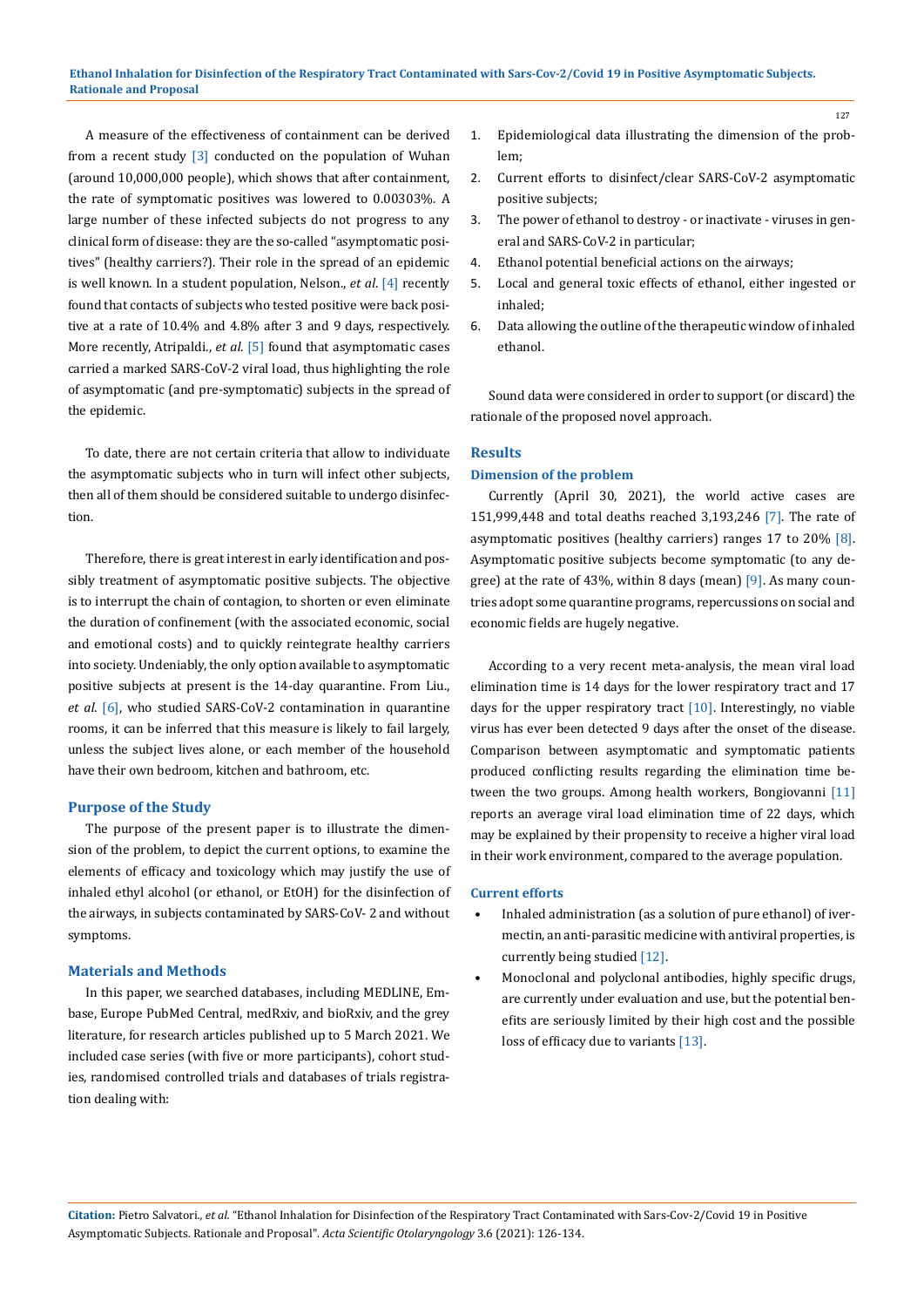- In the absence of specific proven treatments for respiratory disinfection, efforts are warranted to explore the potential of nonspecific drugs as well. Attempts to disinfect positive asymptomatic subjects have been made by Guenezan., *et al* [14]. In one small RCT, povidone iodine nasal spray and gargle mouthwash resulted in significant reproduction of viral titer, but had no effect on the lower respiratory tract.
- Drugs enhancing ACE2 activity are under evaluation [15].

#### **Ethanol efficiency**

Certainly, the use of ethyl alcohol, or ethanol (EtOH), is omnipresent in the practice of disinfection. In addition, there is a large amount of consolidated data that demonstrates the antiviral action of ethanol, possibly due to the action of the solvent on lipids (pericapsid) and denaturation of proteins (capsid) [16-19]. This effect depends on the temperature and the phase in which the pericapsid is located (which derives from the cell membrane of the infected host). Using an aqueous solution of 35.2% by weight (equal to 44% by volume) ethanol, the effect is maximised at around 50°C (crystalline phase) and minimised or ineffective at around 25°C (gel phase) [17]. At human body temperature, it is reasonable to estimate an intermediate effect. Ethanol has been shown to have a direct impact on human coronaviruses, such as Severe Acute Respiratory Syndrome Coronavirus (SARS), Middle East Respiratory Syndrome (MERS), Human Endemic Coronavirus (HcoV). These viruses can survive for days on surfaces such as plastic and glass. Disinfectants have been shown to reduce the infectivity of the coronavirus in a very short time (< 60 seconds), including EtOH, which is 62% to 71% effective [18]. Fortunately, SARS-CoV-2 is an enveloped virus that is very sensitive to ethanol, and existing experimental data indicates that an ethanol concentration of 30% v/v is sufficient to inactivate SARS-CoV-2 in 30 seconds [19].

Manning., *et al*. [20] calculated the amount of alcohol needed to clear SARS-CoV-2 viral load affecting the lungs:

- a) The viral load of Covid-19 is estimated at 20 million per mL of lung tissue (20 \* 10<sup>6</sup> per mL).
- b) In  $6 * 10^3$  mL of lung tissue (adults), there are  $120 * 10^9$  (billions) of virus particles (rounded to  $200 * 10<sup>9</sup>$  (billions), many of which are infected cells.
- c) It is assumed that  $10 * 10<sup>6</sup>$  million molecules of ethanol are needed to disinfect or inactivate a viral particle.
- d) The density of ethanol is approximately  $0.8 \text{ g/ml} = 800 \text{ g/l} =$ 800,000 mg/l = 80,000 mg/dl = 800 mg/ml. Its molar mass is 46 g/mol. It should be remembered that a mole content  $N =$  $6.02252 * 10^{23}$  (= Avogadro's number) molecules.
- e) To remove 200  $*$  10<sup>9</sup> (billions) of viruses,  $(10 * 10<sup>6</sup>) * (200)$  $*$  10<sup>9</sup>) = 2  $*$  10<sup>18</sup> molecules of ethanol will be needed (molar  $mass = 46 g/mol$ .
- f)  $(2 * 10^{18}$  EtOH $)/(N * 10^{23}$  EtOH $/$ mol $) = 3.3 * 10^{-6}$  moles of ethanol.
- g)  $(3.3 * 10^{-6}) * (46 \text{ g/mol}) = 0.000153 \text{ gr} = 153 \text{ µg of ethanol or}$ 191.25 μL.

# **Ethanol effects on respiratory cells and microbiota**

- The effect of alcohol on respiratory hairy cells is a bimodal function of both exposure time and dose. Sisson [21] has shown *in vitro* that brief exposure (10 minutes) of respiratory hair cells to ethanol (10 mM concentration =  $0.46$  mg/ml) causes a 40% increase in beat frequency (6 Hz to 8.5 Hz). This effect is mediated by an NO dependent mechanism. Conversely, the same experiment carried out with ethanol at a higher concentration (1 M = 46 mg/ml) reduced the beat frequency, thus suggesting a toxic effect of ethanol which, by desensitisation, renders stimulation-resistant ciliary motility (a process known as Alcohol- Induced Ciliary Dysfunction mediated by oxidative stress [22]).
- Until the 1950s, inhaled EtOH was shown to be both effective and safe in the treatment of pulmonary edema [23,24].
- Cough treatment [25,26].
- Ethanol is a common excipient in inhalation therapy for asthma and COPD, up to 9 mg per actuation [27].
- In addition, intravenous and oral EtOH is currently used as an antidote against ethylene glycol and methanol poisoning [28].

There may be legitimate concerns about the negative impact of EtOH on the respiratory microbiota, but the medical literature lacks direct data on this subject. On the contrary, some positive suggestions could be derived.

Indeed, in a set of patients intubated with Covid-19, Sulaiman., *et al*. [29] found that a poor clinical result was associated with an enrichment of the microbiota of the lower respiratory tract with an oral commensal (*Mycoplasma salivarium*) and a viral load elevated SARS-CoV-2.

Rueca., *et al*. [30] studied the nasal/oropharyngeal microbial flora and observed complete depletion of Bifidobacterium and Clostridium exclusively in intensive care patients due to SARS-CoV-2.

# **Ethanol toxicity**

From a toxicological point of view, there is a substantial difference between ingested ethanol and inhaled ethanol: the latter directly reaches the left ventricle of the heart and then the brain,

**Citation:** Pietro Salvatori*., et al.* "Ethanol Inhalation for Disinfection of the Respiratory Tract Contaminated with Sars-Cov-2/Covid 19 in Positive Asymptomatic Subjects. Rationale and Proposal". *Acta Scientific Otolaryngology* 3.6 (2021): 126-134.

128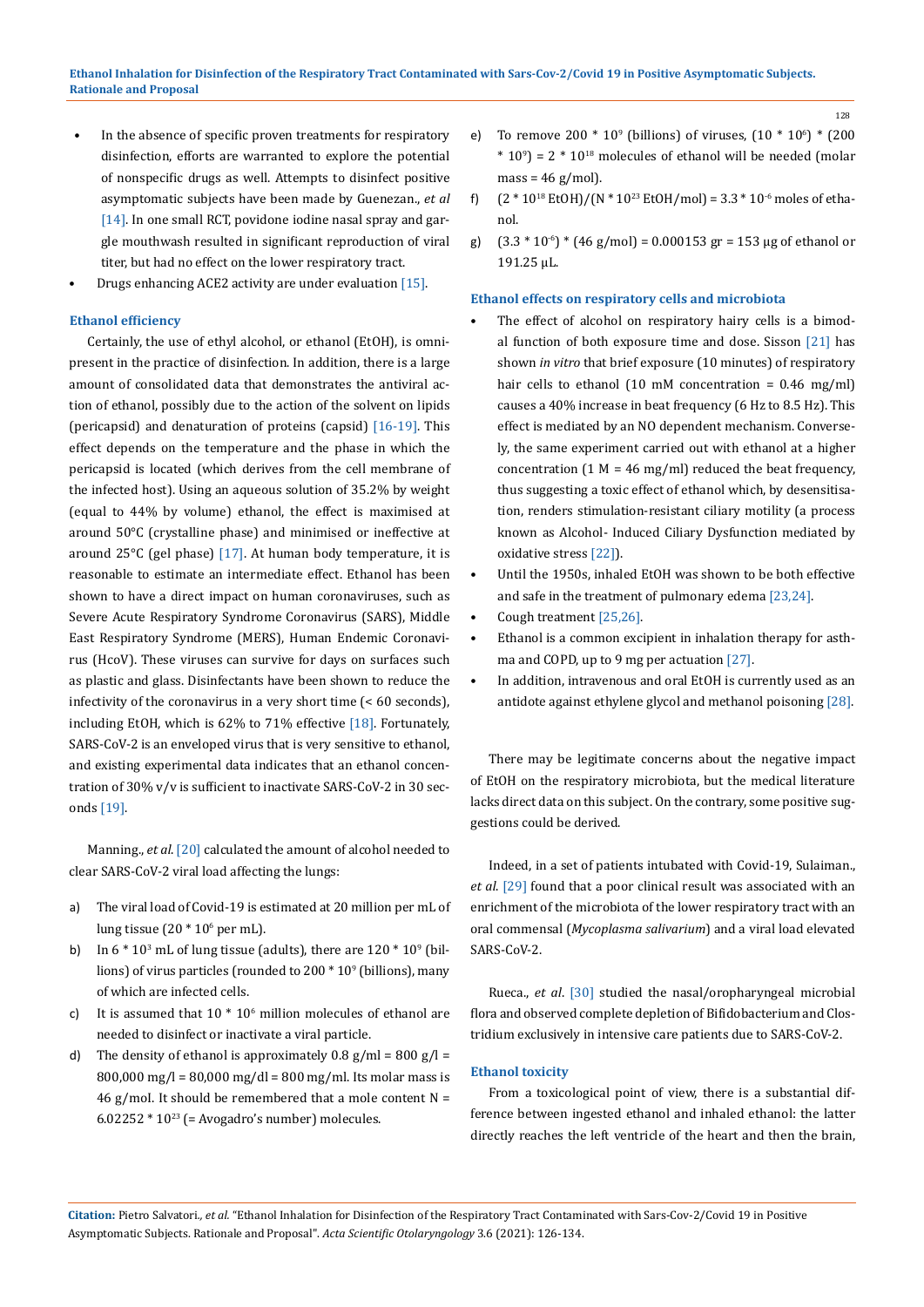thus skipping the first obligatory metabolic step of ingested ethanol [31]. Primarily, there are four real-world models in which the toxicity of acute inhalation of ethanol has been (or is) studied:

- 1. Surgical disinfection of the hands. Bessonneau [32] has shown that during surgical disinfection of the hands with a gel containing ethanol at a concentration of 700 g/l, the cumulative dose of inhaled ethanol in 90s is 328.9 mg. Since the inhalation/absorption rate (i.e. the amount of ethanol that passes from the alveoli to the bloodstream) is 62%, the blood alcohol level would be 203.9 mg, which gives a blood alcohol level (BAC) of 40.6 mg/L. Hypothetically, even if the absorption of ethanol were instantaneous (not within 90 seconds), the blood alcohol level would be well below the threshold considered toxic (500 mg/L, according to Italian law, and 800 mg/L in most of the United States). Depending on the frequency of surgical hand disinfection associated with appropriate care activities with a high risk of contamination (e.g. washing incontinent patients), a healthcare worker may disinfect their hands up to 30 times per day [33], resulting in a daily dose of inhaled ethanol of 9.86 grams.
- 2. The liquids used in some "electronic cigarette" smoke contain ethanol in various proportions. More [34] reports ethanol absorption data related to the use of electronic cigarettes containing 23.5% ethanol, used with different suction models. In no case did the estimated blood alcohol level exceed 0.85 mg/l. By extrapolating to triple or quadruple concentrations  $(23.5\% \text{ x } 3 = 70.5\%)$ ,  $23.5\% \text{ x } 4 = 94\%$ , respectively), the expected blood alcohol level should be 0.85 mg/lx 3 = 2.55 mg/L in the first hypothesis and 3.4 mg/L in the second, which are well below the toxic threshold.
- 3. Covid-19-pneumonia patients are currently being evaluated for treatment with ethanol inhalation [35].
- 4. A phase II clinical trial to evaluate the efficacy and safety of inhaled ethanol in the treatment of COVID-19 at an early stage has also been registered. The trial is actively recruiting patients at present [36,37]:
	- Mucosal or structural damages to EtOH in the lung, trachea and esophagus have been studied by Castro-Balado., *et al*. [37] in rodents inhaling 65% v/v ethanol for 15 min every 8 hours (3 times a day), for five consecutive days (flow rate: 2 L/minute) with a calculated absorbed dose of 1.2 g/kg/day. In humans, under the same circumstances, this dose would correspond to 151 g/day. In particular, the histological samples revealed no damage, both in treated animals and in controls.

• Considering the toxicity of chronic ethanol inhalation, numerous studies indicate that industrial exposure is not a risk in reproductive medicine [38] or in oncology [39]. The latter studied the inhalation exposure to the occupational exposure limit (OEL) for the United Kingdom (1000 ppm ethanol = 1910 mg/m<sup>3</sup> , over an 8-hour shift) and estimated an equivalence of ingestion of 10g of ethanol (approximately 1 glass of alcohol) per day. These figures strongly agree with those reported by Bessonneau [32] and Boyce [33].

129

- Chronic ethanol use is not the same as chronic ethanol abuse, which can induce lung damage (alveolar macrophage dysfunction, increased susceptibility to bacterial pneumonia and tuberculosis) [40].
- Given that the blood volume is approximately 5L and the maximum allowable blood level of ethanol is 500 mg/L, it can be stated that in a healthy adult the maximum dose of ethanol that can be administered instantly is 2.5g.
- The rate of ethanol elimination varies from 120 to 300 mg/L/ hour [41]. Ninety-five percent of ingested (or inhaled) EtOH is metabolised by alcohol dehydrogenase, while the remaining 5% is eliminated - unmodified - by exhaled air, urine, sweat, saliva and tears.

### **Inhaled ethanol therapeutic window**

No targeted studies on this topic were found.

However, data available from regulatory reports will help to set the maximum allowed ethanol dose or concentration [39].

### **Discussion**

# **Dimension of the problem**

The pattern of SARS-CoV-2 outbreak shows a quite constant progression mixed with local upsurges (recently, India) [7], probably due to variants selection and superspreader events [42]. Besides the priceless value of lost lives (3,193,246 so far) [7] and suffering endured, the world lost economic output has reached the tremendous level of almost 3.94 trillion U.S. Dollars [43]. Reasonably, these data justify the extensive treatment of positive asymptomatic subjects in order to slow down or, hopefully, block the contagion.

### **Current efforts**

The study on ivermectin is still ongoing [12].

At present, no study on routine monoclonal antibodies treatment of SARS-CoV-2 positive asymptomatic subjects has been published yet. Moreover, the potential benefits appears to be seriously limited by their high cost and the possible loss of efficacy due to variants [13].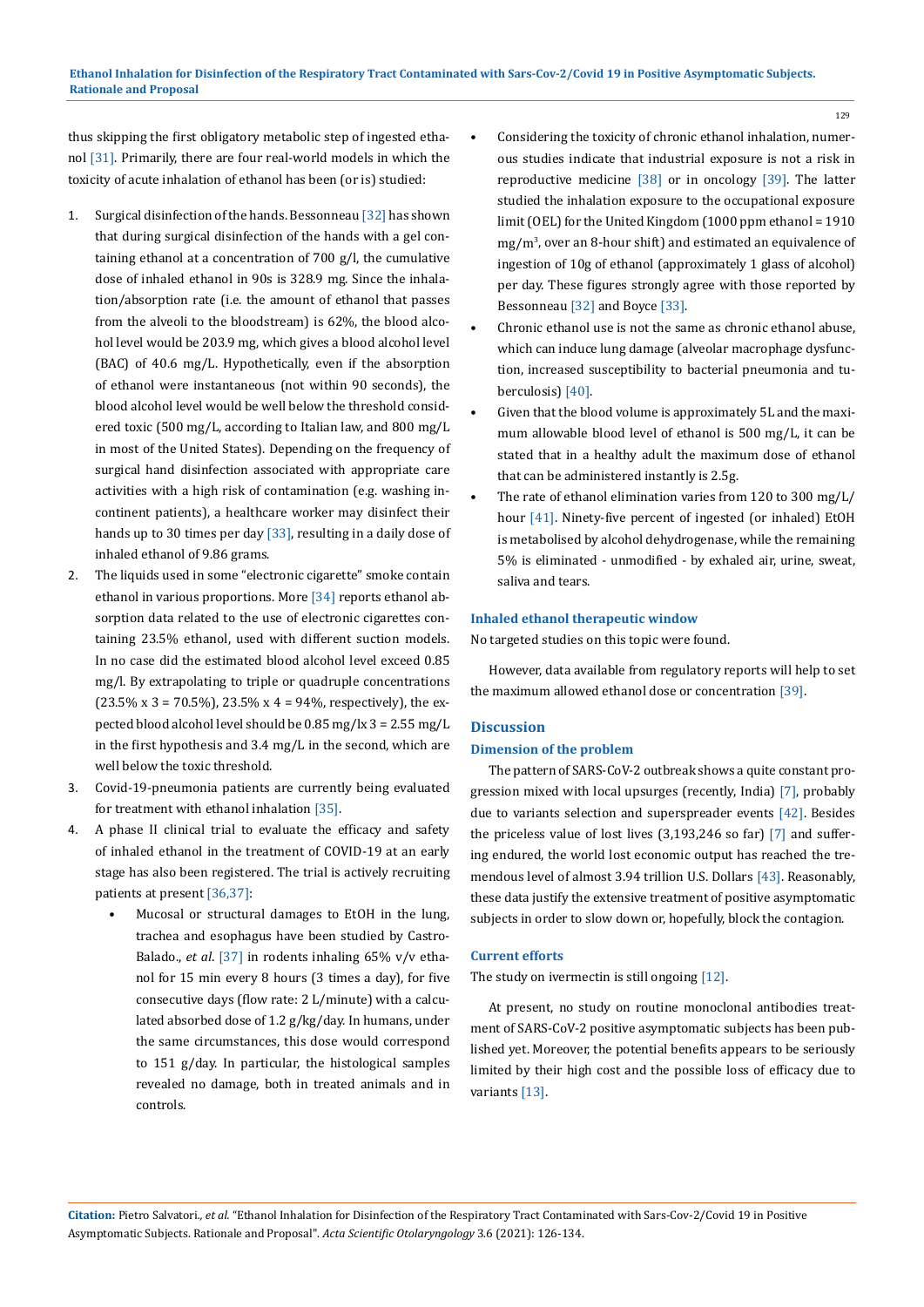Povidone iodine [14] has showed great effectiveness on reducing the viral titre on pharynx and oral cavity. However, the lower respiratory tract is not reached by povidone iodine gargles and this poses a remarkable limitation. Nevertheless, this work deserves special attention, as it focuses on the treatment of a fundamental step in the chain of viral transmission.

Of course, ethanol inhalation overcomes the above restraint.

As regard drugs enhancing ACE2 activity, they are still under evaluation.

#### **Ethanol efficiency**

Experimental and clinical data leave no doubt about ethanol power on destroying or inactivating SARS-CoV-2, even at concentration as low as  $30\%$  v/v and short time (30 sec) [19].

Quite probably, ethanol is not effective on the intracellular virus. Considering that viral replication occurs in 48 - 72 hours - to be followed by cellular death and shedding - it is important to prolong ethanol inhalation at least for 3 days.

Moreover, thanks to its non-specificity, ethanol is intrinsically effective on any SARS-CoV-2 variant and other "enveloped" viruses. This feature broadens the ethanol spectrum of action over SARS-CoV-2 pandemic and prospects its use on possible future outbreak caused by such viruses. Theoretical minimal dose of ethanol necessary to eliminate the hypothetical viral load has been calculated (= 153 µg) and results quite low in comparison to daily exposition in many work and voluptuary activities.

### **Ethanol effects on respiratory cells and microbiota**

Sisson [21] has shown that the effect of alcohol on respiratory hairy cells is a bimodal function of both exposure time and dose. Ethanol at low concentration (10 mM = 0.46 mg/ml) increases ciliary clearance, reasonably contributing to the faster elimination of viral load, which has hopefully been rendered inactive by the physicochemical properties of ethanol itself.

Studies about the impact over respiratory microbiota of shortterm ethanol administration are lacking. However, some suggestions can be derived on this matter. Indeed, worse outcomes on ICU patients were related to the abnormal presence of *Mycoplasma salivarium* into the lower tract or *Clostridia* absence in the upper tract. Interestingly, it should be noted that *Mycoplasma* and SARS-CoV-2 [44] and SARS-CoV-2 are completely inactivated by ethanol. Moreover, certain strains of *Clostridia* are known to produce endogenous ethanol [45] and this potential has been exploited industrially in ABE fermentation (acronym) to produce Acetone, Butanol and Ethanol [46]. Hypothetically, the absence of nasopharyngeal *Clostridia* could lead to a lack of local ethanol production and therefore reduced/absent inactivation of SARS-Cov-2 at this level, thus allowing the virus to spread to the lower respiratory tract  $[2]$ .

#### **Ethanol toxicity**

Acute ethanol exposition is subject to the law and varies according to country or state. For general population, the allowed maximum Blood Alcohol Concentration BAC) in USA it ranges from 500 to 800 mg/L. In work environment also the law regulates the maximum chronic ethanol exposition. For example, the occupational exposure limit (OEL) in United Kingdom is 1000 ppm ethanol = 1910 mg/m<sup>3</sup> , over an 8-hour shift, and estimated an equivalence of ingestion of 10g of ethanol (approximately 1 glass of alcohol) per day [39]. These figures go largely beyond the theoretical dose required to eliminate the viral load in the respiratory tract.

Concerns about the mucosal damage that inhaled ethanol could induce locally have been frequently and strongly raised. The meticulous work from Castro-Balado., *et al*. [37] seems to have definitively eliminated these concerns.

#### **Inhaled ethanol therapeutic window**

No targeted studies on this topic were found, so one must necessarily relate to the current experience [32,39].

Therefore, being the surgical disinfection by 70% ethanol for 90'' a daily gesture and universally recommended and practiced, it seems reasonable and logical to assert that the toxic risk of such acute inhalation - that is to say approximately 330 mg - can be considered as negligible [32]. In fact, even assuming this dose was given instantly to a healthy adult, the concentration of ethanol in the air inspired would be 330 mg/5L (airway volume) = 78 mg/L = 0.078 mg/ml. This concentration is both much lower than that experimentally causing alcohol-induced ciliary dysfunction (i.e. 46 mg/ml)  $[21,22]$  and that permitted by law (i.e. 500 mg/L = 0.5 mg/ ml). In fact, being the lung and blood volumes roughly the same, similar figures would be obtained for the concentration of ethanol in the blood, well below the legal toxic dose of 500 mg/L.

On the other hand, this dose is much higher (a thousand times) than the minimum dose (153 μg) required to inactivate the calculated viral load in the lungs [20].

130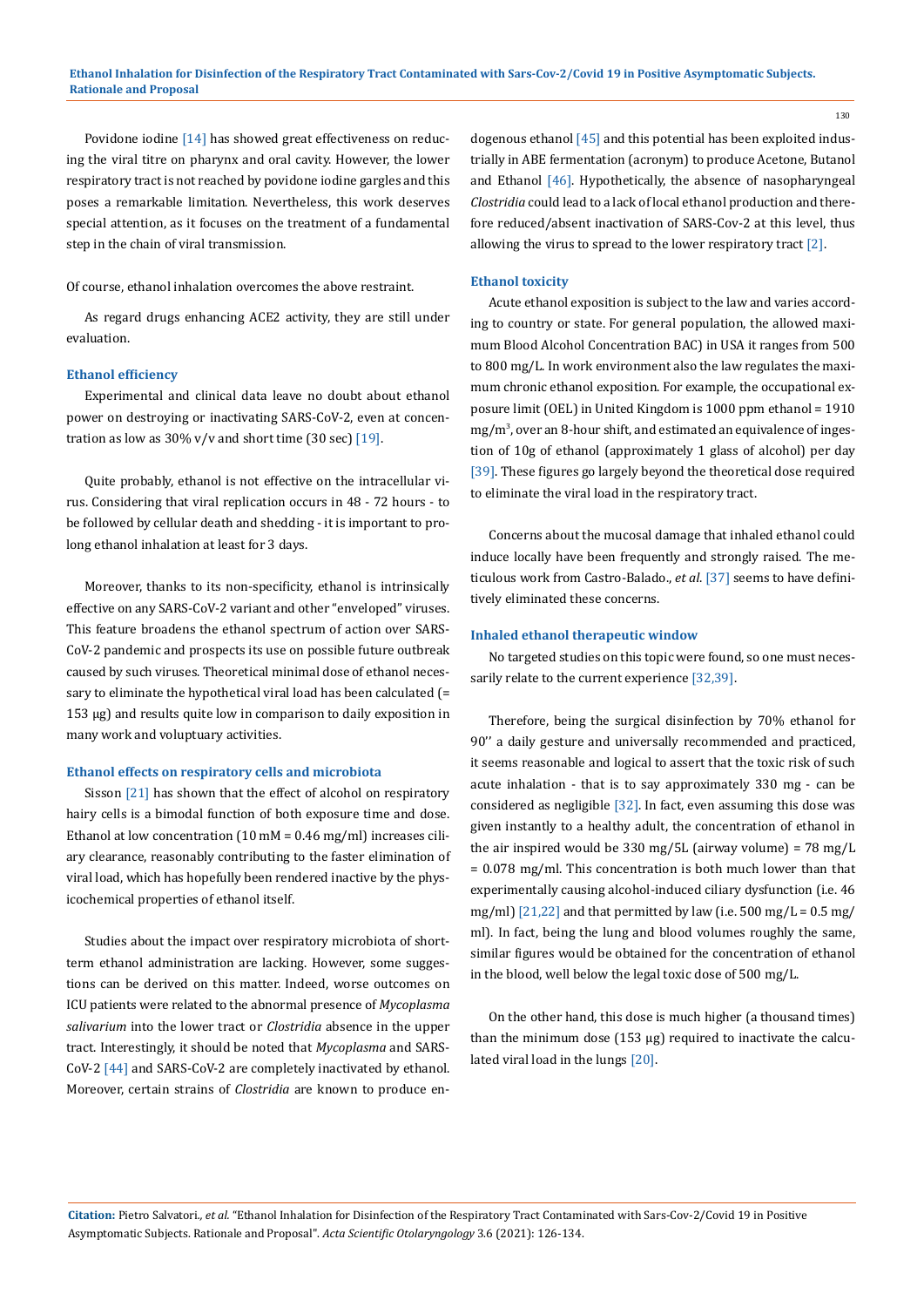# **Conclusion**

By reason of the relative novel approach proposed in this paper, not surprisingly consolidated data in medical literature are scarce.

Focus on dimension of the problem showed that disinfection of asymptomatic positives subjects is of utmost importance in term of individual and public health concerns and related economic negative consequences. Currently, efficient and cost-effective solutions for that problem are lacking.

The review and updating of knowledge bear witness - within a well-defined framework - to the high efficiency and acceptable toxicity of inhaled ethanol. Therefore, the treatment of SARS-CoV-2 asymptomatic positive subjects with inhaled ethanol is well justified. As already envisaged by Prof. Shintake [47] on March 17, 2020, a clinical trial should be conducted to study its efficacy and tolerance in certain specific situations. Actually, the study would be agile, inexpensive, of simple execution.

### **Proposal**

# **Aim and scope**

- A clinical study in asymptomatic subjects positive for SARS-CoV-2, in whom ethanol is administered in the form of inhaled vapour. The goal is to eliminate, or at least reduce, the viral load on the respiratory tract in times significantly shorter than natural times.
- The expected benefits on health include:
	- i. Reduction of the viral pressure on the immune system of the infected subject, in order to slow down the progression to the disease.
	- ii. Reduction of the amount of active virus emitted during coughing or sneezing.
	- iii. Reduction of the spread of the infection.
	- iv. Reduction of biological/health damage (lethality, pulmonary fibrosis, psychiatric disorders, etc).

# **Dosage and timing**

- Considering that the minimum effective concentration of ethanol against SARS-CoV-2 is 30% v/v [19], it is felt prudent and wise to consider the use of an intermediate concentration between the above and that adopted for the surgical disinfection (70%) [32].
- In short, the following dose is proposed: 1 ml of normal saline solution at 50% v/v (galenic preparation) = 390 mg (i.e. 50% by volume = 39% by weight, then 1 ml = 390 mg), in 2 at 5 minutes. Although the proposed dose is in absolute terms slightly higher than the dose inhaled during surgical disinfection, it can be assimilated because it is delivered over a longer time.

#### **Delivery system**

- Each type of inhalation therapy for airway diseases is potentially more effective than any other form of administration [20]. Aerosol therapy makes it possible to lower the dosages, to reach "hidden" areas, to better target specific cells or compartments, etc.: in short, to increase the bioavailability of drugs.
- The size of the particles generated classified according to the Aerodynamic Median Mass Diameter, or MMAD - well relates to the site to be treated.
- An aerosol machine for medical use (i.e. nebulizer) and mask that covers the nose and mouth is suggested. In order to avoid or minimise the initial (mild) burning sensation, the patient should begin nasal inhalation, with the mask at a comfortable distance from the face, gradually reducing this distance as much as possible. (The ethanol inhaled at the start is at a higher concentration - about 65% v/v - than at the end, obeying the distillation curve).
- The mass median aerodynamic diameter (MMAD) of the aerosol particles should be 5 μm.

#### **Scheduling**

• One activation (treatment) every 12 hours (10 to 14 hour interval), for 7 days, for a total of 14 administrations. According to the distillation curve, administration could be stopped when 2/3 of the solution has been delivered.

### **Candidates**

- Subjects tested positive for COVID-19 by rapid antigenic tests or RT-PCR.
- Absence of symptoms at the time of positivity (fever, anosmia, ageusia, cough, ultrasound or CT related to infiltrate/interstitial pneumonia, diarrhea). The possible subsequent development of symptoms does not constitute an exclusion criterion.

#### **Inclusion criteria**

Age > 18 years old; ability to give informed consent.

#### **Exclusion criteria**

• Alcoholism or a history of adverse reaction to ethanol, drug addiction or previous treatment for alcoholism/drug addiction, currently on disulfiram or cimetidine, non-drinkers of alcohol (no absolute criteria), any liver disease, uncontrolled diabetes, acute or chronic pancreatitis, serious respiratory diseases, tuberculosis or other mycobacterial infections, confirmed or suspected pregnancy, active psychosis, inability to give legally valid informed consent.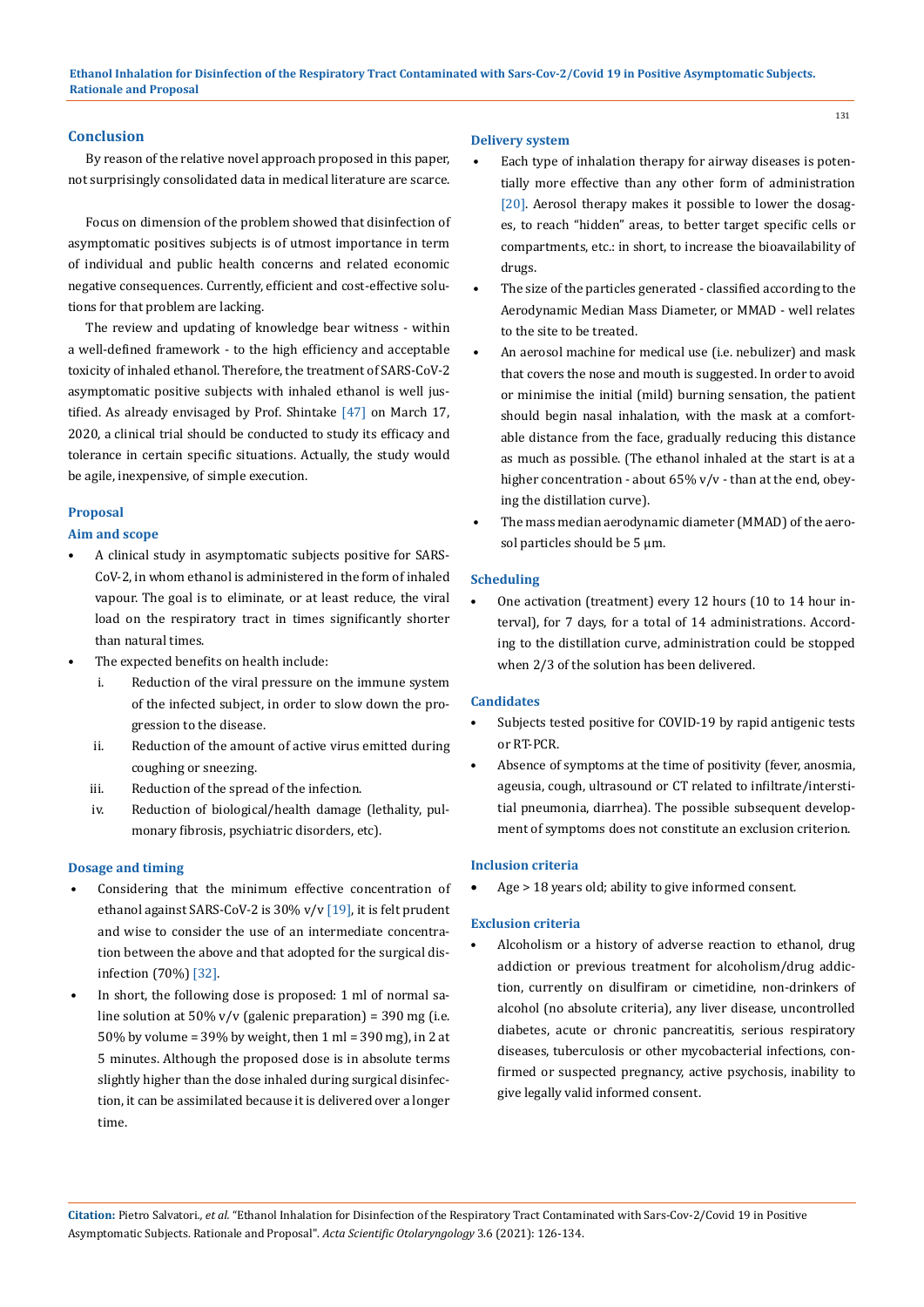# **Measures**

- Nasopharyngeal antigen and molecular swabs (RT-PCR) taken after 1 week or at least after 10 administrations of ethanol. Values are expressed dichotomously: positive or negative, depending on the current policy of local/regional/national health authorities on quarantine prescription.
- Depending on local rules, a negative sample must be obtained at the end of the quarantine or before the community readmission.
- Determination of viral titer is considered a plus.

# **Type of study**

- Randomised clinical trial.
- Arm A: treatment as above, quarantine as prescribed.
- Arm B: no treatment, quarantine as prescribed.

### **Sample size**

To be calculated precisely by biostatistical expertise. However, being the expected difference between the two groups (treatment and controls) estimated around 60%, we are not far from the truth if we foresee the recruitment of 150 subjects in total.

### **Primary outcome**

Reduction in the mean time to elimination of viral load (see measures) from 17 to 7 days.

# **Secondary outcomes**

- Reduction of the mean time to elimination of viral load (see measures) from 17 to 5 days.
- Reduction of the mean time to elimination of viral load (see measures) from 17 to 3 days.
- Reduction in the rate (below 43%, at least) of asymptomatic subjects who will progress to the disease.
- Comparison of the mean time to reduction of viral load (see measures) between the general population and health workers.

#### **Final Remarks**

First of all, it has to be made clear that this treatment is not believed alternative to the vaccination, but rather has to be considered synergistic with:

- The study is agile, inexpensive, of simple execution.
- Compliance seems considerable, as actuation is very short (5 min), as does the entire course (1 week).
- The delivery system is quite popular. Anyway, other forms of inhalation could be considered.

Ethanol is largely available and very cost-effective, allowing even countries with limited economic resources to cope with and efficiently manage SARS-Cov-2 epidemic.

If the proposed treatment were effective on health, an enormous fallout benefits should be expected:

- Reduction in the economic burden linked to the lowered (if not stopped) work activity (the drop in GDP for the 2020 is close to 10% worldwide) and hospitalisation costs. Savings should be calculated in billions of euros.
- Faster return to normal life (school, work, sports, travel, reduction of measures restricting personal freedom, etc).
- By virtue of its nonspecific mechanism of action, ethanol is theoretically active regardless of the variant in circulation.
- Moreover, it could be active on other "enveloped" viruses, possible sources of future epidemic outbreaks.
- The slowing down (see, the blocking) of the viral circulation allows to alleviate the pressure on the vaccination campaign.
- • Therefore, Public Health Authorities should wisely consider and strongly promote the proposed study.

# **Bibliography**

- 1. Sungnak W., *et al*[. "SARS-CoV-2 entry factors are highly ex](https://www.nature.com/articles/s41591-020-0868-6)[pressed in nasal epithelial cells together with innate immune](https://www.nature.com/articles/s41591-020-0868-6)  genes". *Nature Medicine* [26 \(2020\): 681-687.](https://www.nature.com/articles/s41591-020-0868-6)
- 2. Samuel B Polak., *et al*[. "A Systematic review of pathological](https://www.nature.com/articles/s41379-020-0603-3)  [Findings in COVID-19: a pathophysiological timeline and pos](https://www.nature.com/articles/s41379-020-0603-3)[sible mechanisms of disease progression".](https://www.nature.com/articles/s41379-020-0603-3) *Modern Pathology* [33 \(2020\): 2128-2138.](https://www.nature.com/articles/s41379-020-0603-3)
- 3. Shiyi Cao., *et al*[. "Post-lockdown SARS-CoV-2 nucleic acid](https://www.nature.com/articles/s41467-020-19802-w)  [screening in nearly ten million residents of Wuhan, China".](https://www.nature.com/articles/s41467-020-19802-w) *Na[ture Communications](https://www.nature.com/articles/s41467-020-19802-w)* 11 (2020): 5917.
- 4. Eric J Nelson., *et al*[. "SARS-CoV-2 Positivity on or After 9 Days](https://pubmed.ncbi.nlm.nih.gov/33605978/)  [Among Quarantined Student Contacts of Confirmed Cases".](https://pubmed.ncbi.nlm.nih.gov/33605978/)  *[The Journal of the American Medical Association](https://pubmed.ncbi.nlm.nih.gov/33605978/)* (2021).
- 5. Luigi Atripaldi., *et al*[. "Could asymptomatic carriers spread](https://translational-medicine.biomedcentral.com/articles/10.1186/s12967-021-02762-0)  [the SARS-CoV-2 infection? Experience from the Italian second](https://translational-medicine.biomedcentral.com/articles/10.1186/s12967-021-02762-0)  wave". *[Journal of Translational Medicine](https://translational-medicine.biomedcentral.com/articles/10.1186/s12967-021-02762-0)* 19 (2021): 93.
- 6. Liu J., *et al*[. "The duration of SARS-CoV-2 positive in the envi](https://pubmed.ncbi.nlm.nih.gov/33578005/)[ronments of quarantine rooms: a perspective analysis".](https://pubmed.ncbi.nlm.nih.gov/33578005/) *Inter[national Journal of Infectious Diseases](https://pubmed.ncbi.nlm.nih.gov/33578005/)* (2021).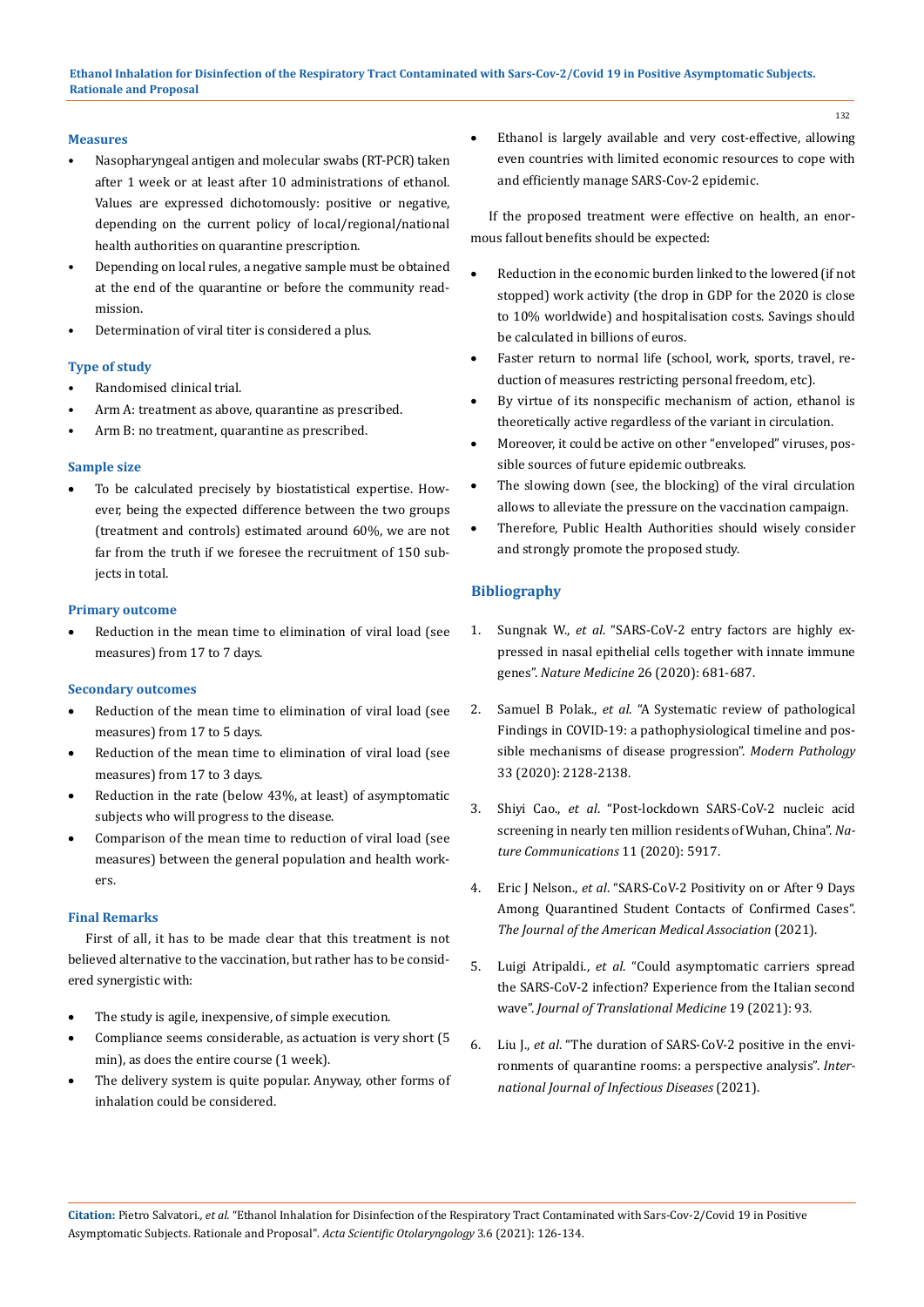- 7. <https://www.worldometers.info/coronavirus/>
- 8. Oyungerel Byambasuren., *et al*[. "Estimating the extent of as](https://www.medrxiv.org/content/10.1101/2020.05.10.20097543v2)[ymptomatic COVID-19 and its potential for community trans](https://www.medrxiv.org/content/10.1101/2020.05.10.20097543v2)[mission: Systematic review and meta-analysis".](https://www.medrxiv.org/content/10.1101/2020.05.10.20097543v2) *JAMMI* 5.4 [\(2020\): 223-234.](https://www.medrxiv.org/content/10.1101/2020.05.10.20097543v2)
- 9. Chao Yu., *et al*[. "Characteristics of asymptomatic COVID-19](https://pubmed.ncbi.nlm.nih.gov/32722990/)  [infection and progression: A multicenter retrospective study](https://pubmed.ncbi.nlm.nih.gov/32722990/)  Virulence [11.1 \(2020\): 1006-1014.](https://pubmed.ncbi.nlm.nih.gov/32722990/)
- 10. Muge Cevik., *et al*[. "SARS- CoV-2, SARS-CoV, and MERS-CoV](https://www.thelancet.com/journals/lanmic/article/PIIS2666-5247(20)30172-5/fulltext)  [viral load dynamics, duration of viral shedding, and infec](https://www.thelancet.com/journals/lanmic/article/PIIS2666-5247(20)30172-5/fulltext)[tiousness: a systematic review and meta-analysis".](https://www.thelancet.com/journals/lanmic/article/PIIS2666-5247(20)30172-5/fulltext) *The Lancet*  [\(2020\).](https://www.thelancet.com/journals/lanmic/article/PIIS2666-5247(20)30172-5/fulltext)
- 11. M Bongiovanni., *et al*[. "Natural history of SARS-CoV-2 infection](https://www.journalofhospitalinfection.com/article/S0195-6701(20)30447-3/fulltext)  [in healthcare workers in Northern Italy".](https://www.journalofhospitalinfection.com/article/S0195-6701(20)30447-3/fulltext) *Journal of Hospital Infection* [106 \(2020\): 709e712.](https://www.journalofhospitalinfection.com/article/S0195-6701(20)30447-3/fulltext)
- 12. Patricia J Garcia., *et al*[. "Randomized clinical trial to compare](https://trialsjournal.biomedcentral.com/articles/10.1186/s13063-021-05236-2)  [the efficacy of ivermectin versus placebo to negativize na](https://trialsjournal.biomedcentral.com/articles/10.1186/s13063-021-05236-2)[sopharyngeal PCR in patients with early COVID-19 in Peru](https://trialsjournal.biomedcentral.com/articles/10.1186/s13063-021-05236-2)  [\(SAINT-Peru\): a structured summary of a study protocol for](https://trialsjournal.biomedcentral.com/articles/10.1186/s13063-021-05236-2)  [randomized controlled trial".](https://trialsjournal.biomedcentral.com/articles/10.1186/s13063-021-05236-2) *Trials* 22.1 (2021): 262.
- 13. Chen RE., *et al*[. "Resistance of SARS-CoV-2 variants to neutral](https://www.nature.com/articles/s41591-021-01294-w)[ization by monoclonal and serum-derived polyclonal antibod](https://www.nature.com/articles/s41591-021-01294-w)ies". *[Nature Medicine](https://www.nature.com/articles/s41591-021-01294-w)* (2021).
- 14. Jeremy Guenezan., *et al*[. "Povidone Iodine Mouthwash, Gargle,](https://jamanetwork.com/journals/jamaotolaryngology/fullarticle/2775984)  [and Nasal Spray to Reduce Nasopharyngeal Viral Load in Pa](https://jamanetwork.com/journals/jamaotolaryngology/fullarticle/2775984)[tients With COVID-19: A Randomized Clinical Trial".](https://jamanetwork.com/journals/jamaotolaryngology/fullarticle/2775984) *JAMA Oto[laryngology – Head and Neck Surgery](https://jamanetwork.com/journals/jamaotolaryngology/fullarticle/2775984)* (2021).
- 15. Ajay Kumar Mishra., *et al*[. "Reporting of all cardiac medica](https://pubmed.ncbi.nlm.nih.gov/32266993/)[tions and their outcome in COVID – 19".](https://pubmed.ncbi.nlm.nih.gov/32266993/) *Journal of Medical Virology* [\(2020\).](https://pubmed.ncbi.nlm.nih.gov/32266993/)
- 16. [Kampf G. "Efficacy of ethanol against viruses in hand disinfec](https://www.researchgate.net/publication/319558163_Efficacy_of_ethanol_against_viruses_in_hand_disinfection)tion". *[Journal of Hospital Infection](https://www.researchgate.net/publication/319558163_Efficacy_of_ethanol_against_viruses_in_hand_disinfection)* 98.4 (2018): 331-338.
- 17. Hossein Eslami., *et al*[. "How Alcoholic Disinfectants Affect](https://pubs.acs.org/doi/10.1021/acs.jpcb.0c08296)  [Coronavirus Model Membranes: Membrane Fluidity, Perme](https://pubs.acs.org/doi/10.1021/acs.jpcb.0c08296)ability, and Disintegration". *[The Journal of Physical Chemistry](https://pubs.acs.org/doi/10.1021/acs.jpcb.0c08296)  B* [124.46 \(2020\): 10374-10385.](https://pubs.acs.org/doi/10.1021/acs.jpcb.0c08296)
- 18. Kampf G., *et al*[. "Persistence of coronaviruses on inanimate](https://pubmed.ncbi.nlm.nih.gov/32035997/)  [surfaces and their inactvation with biocidal agents".](https://pubmed.ncbi.nlm.nih.gov/32035997/) *Journal of Hospital Infection* [104.3 \(2020\): 246-251.](https://pubmed.ncbi.nlm.nih.gov/32035997/)
- 19. Annika Kratzel., *et al*[. "Inactivation of Severe Acute Respiratory](https://www.ncbi.nlm.nih.gov/pmc/articles/PMC7323537/)  [Syndrome Coronavirus 2 by WHO- Recommended Hand Rub](https://www.ncbi.nlm.nih.gov/pmc/articles/PMC7323537/)  Formulations and Alcohols". *[Emerging Infectious Diseases](https://www.ncbi.nlm.nih.gov/pmc/articles/PMC7323537/)* 26.7 [\(2020\): 1592-1595.](https://www.ncbi.nlm.nih.gov/pmc/articles/PMC7323537/)
- 20. Thomas J Manning., *et al*[. "Should ethanol be considered](https://www.scielo.br/j/ramb/a/tZx6j7mgRSBvyHM6gLJ4Tcv/?lang=en)  a treatment for COVID-19?" *[Revista da Associacao Medica](https://www.scielo.br/j/ramb/a/tZx6j7mgRSBvyHM6gLJ4Tcv/?lang=en)  Brasileira* [66.9 \(2020\).](https://www.scielo.br/j/ramb/a/tZx6j7mgRSBvyHM6gLJ4Tcv/?lang=en)
- 21. Joseph H Sisson., *et al*[. "Alcohol stimulates ciliary motility of](https://pubmed.ncbi.nlm.nih.gov/19183138/)  [isolated airway axonemes through a nitric oxide, cyclase and](https://pubmed.ncbi.nlm.nih.gov/19183138/)  [cyclic nucleotide- dependent kinase mechanism".](https://pubmed.ncbi.nlm.nih.gov/19183138/) *Alcoholism: [Clinical and Experimental Research](https://pubmed.ncbi.nlm.nih.gov/19183138/)* 33.4 (2009): 610-616.
- 22. Simet SM., *et al*[. "Dietary antoxidants prevent alcohol-induced](https://www.ncbi.nlm.nih.gov/pmc/articles/PMC3850762/)  ciliary dysfunction". *Alcohol* [47 \(2013A\): 629-635.](https://www.ncbi.nlm.nih.gov/pmc/articles/PMC3850762/)
- 23. Abraham Gootnick., *et al*[. "Inhalation of ethyl alcohol for pul](https://pubmed.ncbi.nlm.nih.gov/14882435/)monary edema". *[New England Journal of Medicine](https://pubmed.ncbi.nlm.nih.gov/14882435/)* 245 (1951): [842-843.](https://pubmed.ncbi.nlm.nih.gov/14882435/)
- 24. Aldo A Luisada., *et al*[. "Treatment of pulmonary edema".](https://www.deepdyve.com/lp/american-medical-association/treatment-of-pulmonary-edema-Q2ttEtFDm7) *The [Journal of the American Medical Association](https://www.deepdyve.com/lp/american-medical-association/treatment-of-pulmonary-edema-Q2ttEtFDm7)* 1.154 (1954): 62.
- 25. [Calesnick B and Vernick HQ. "Antitussive actvity of ethanol".](https://pubmed.ncbi.nlm.nih.gov/4932255/) *[Journal of Studies on Alcohol and Drugs](https://pubmed.ncbi.nlm.nih.gov/4932255/)* 32.2 (1971): 434-441.
- 26. [Burnham PJQ. "A new rapid treatment for the useless cough](https://www.ncbi.nlm.nih.gov/pmc/articles/PMC3803219/)  in the postoperative patient". *[Northwestern University Medical](https://www.ncbi.nlm.nih.gov/pmc/articles/PMC3803219/)  School* [28.1 \(1954\): 76-78.](https://www.ncbi.nlm.nih.gov/pmc/articles/PMC3803219/)
- 27. [https://www.sps.nhs.uk/artcles/ethanol-content-of-inhal](https://www.sps.nhs.uk/artcles/ethanol-content-of-inhalers-what-is-the-signifcance/)[ers-what-is-the-signifcance/](https://www.sps.nhs.uk/artcles/ethanol-content-of-inhalers-what-is-the-signifcance/)
- 28. Sasanami M., *et al*[. "Oral Ethanol Treatment for Ethylene Glycol](https://www.ncbi.nlm.nih.gov/pmc/articles/PMC7827791/)  Intoxication". *Cureus* [12.12 \(2020\): e12268.](https://www.ncbi.nlm.nih.gov/pmc/articles/PMC7827791/)
- 29. Sulaiman I., *et al*[. "Microbial signatures in the lower airways](https://www.researchsquare.com/article/rs-266050/v1)  [of mechanically ventilated COVID19 patients associated with](https://www.researchsquare.com/article/rs-266050/v1)  [poor clinical outcome".](https://www.researchsquare.com/article/rs-266050/v1) *Med Rxiv* (2021).
- 30. Martina Rueca., *et al*[. "Investigation of Nasal/Oropharyngeal](https://pubmed.ncbi.nlm.nih.gov/33672177/)  [Microbial Community of COVID-19 Patients by 16S rDNA Se](https://pubmed.ncbi.nlm.nih.gov/33672177/)quencing". *[International Journal of Environmental Research](https://pubmed.ncbi.nlm.nih.gov/33672177/)  [and Public Health](https://pubmed.ncbi.nlm.nih.gov/33672177/)* 18 (2021): 2174.
- 31. Robert Ross MacLean., *et al*[. "Inhalation of Alcohol Vapor: Mea](https://www.researchgate.net/publication/312117767_Inhalation_of_Alcohol_Vapor_Measurement_and_Implications)surement and Implications". *[Alcoholism: Clinical and Experi](https://www.researchgate.net/publication/312117767_Inhalation_of_Alcohol_Vapor_Measurement_and_Implications)mental Research* [41.2 \(2017\): 238-250.](https://www.researchgate.net/publication/312117767_Inhalation_of_Alcohol_Vapor_Measurement_and_Implications)